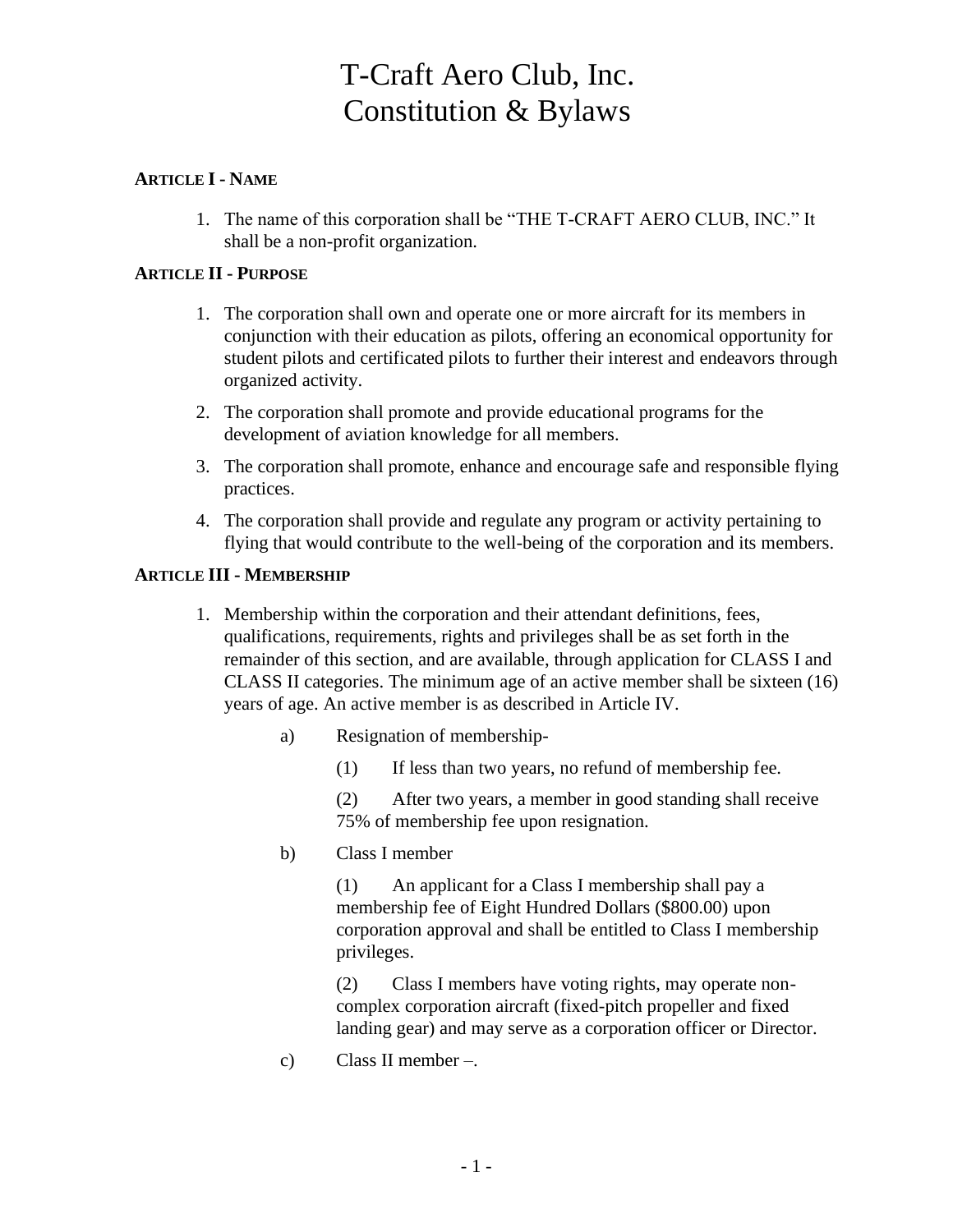(1) An applicant for Class II membership shall pay a membership fee of One Thousand Two Hundred Dollars (\$1,200.00) upon corporation approval and shall be entitled to Class II membership privileges.

(2) Class II members have voting rights, may operate any corporation aircraft and may serve as a corporation officer or **Director** 

(3) Any member joining prior to September 30, 2003 wishing to advance from Class I membership to Class II membership shall pay an additional fee of One Hundred Fifty Dollars (\$150.00) and shall be entitled to Class II membership privileges.

(4) Any member joining after September 30, 2003, and before October 9, 2018 wishing to advance from Class I membership to Class II membership shall pay an additional fee of Three Hundred Dollars (\$300.00) and shall be entitled to Class II membership privileges.

(5) Any member joining after October 9, 2018 wishing to advance from Class I membership to Class II membership shall pay an additional fee of Four Hundred Dollars (\$400.00) and shall be entitled to Class II membership privileges.

(6) All applications for classification advancement shall be approved by a three-fourths (3/4) vote of the Board.

- 2. Application for membership in this corporation shall be made on an application for membership form.
- 3. Acceptance for membership in this corporation is as follows: Upon receipt by the Board of any application for membership, that application and applicant shall be reviewed and interviewed, respectively, and acted upon by a quorum of the Board. Upon an affirmative review by the Board, the respective applicant shall receive temporary active status with the corporation until his application is voted upon by the membership at the next regular meeting. A two-thirds (2/3) affirmative vote of the membership present at that meeting is required to accept the applicant as a duly qualified member.
- 4. Disciplinary Action: All members shall operate aircraft and equipment and conduct themselves according to the Federal Aviation Regulations and the Bylaws and policies of this corporation. Deviation from these, other than for an emergency, shall be brought to the attention of the Board and may be cause for disciplinary action and/or suspension or dismissal from the Club with all rights and/or privileges forfeited. Any such member may appeal said decision at a regular or special Board meeting.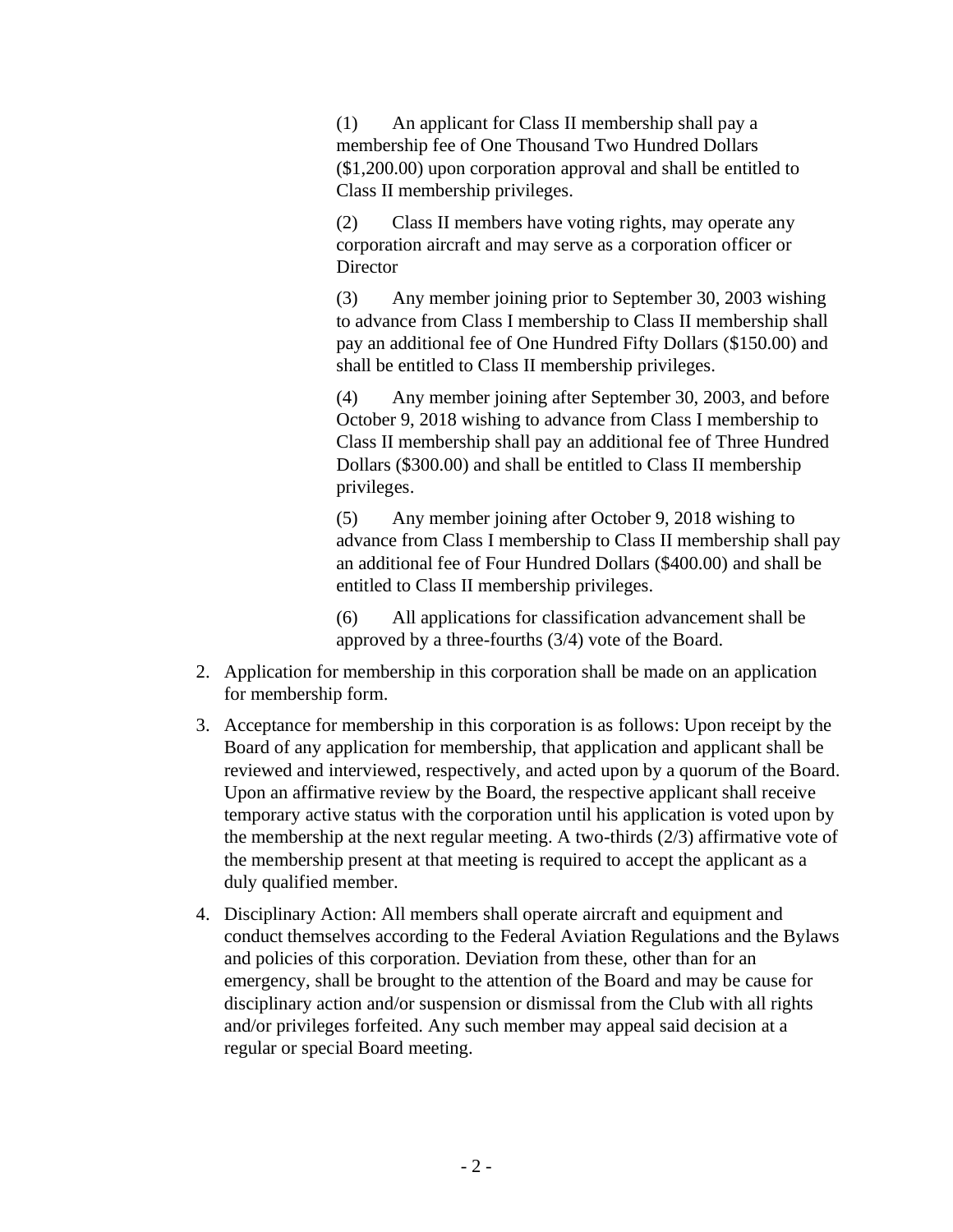- 5. Involuntary Membership Termination: When the Board determines that an individual's membership is not in the best interest of the corporation, that membership may be terminated by a three-fourths (3/4) vote of the Board members present and voting, provided further that prior to such meeting the member in question receive at least fifteen (15) days prior written notice of the meeting and then be given an opportunity to show cause why membership should not be terminated. Upon termination, there will be no refund of membership fees.
- 6. Voluntary Member Resignation: A member may choose to leave the Club at any time.

#### **ARTICLE IV – FEES, DUES, AND ASSESSMENTS**

- 1. Payment of membership application fees as set forth in Article III, Paragraph 1, shall be a prerequisite to the consideration of the application for membership in this corporation.
- 2. An active member is one who has paid membership application fees, is medically capable of operating aircraft and is not in Delinquency Suspended Status.
- 3. An inactive member is one who has been accepted as a member who is not on active flying status.
- 4. Fees shall be assessed by the corporation in accordance with current policies and said fees shall be credited toward flying time as well as the corporations fixed costs. Hobbs Meter readings shall be used to determine a member's obligation to the corporation for time flown in corporation aircraft.

a) All member account balances are due on or before the tenth (10) day of the month following the billing.

b) Any member whose fees have not been received within the thirty (30) days following the due date shall be deemed delinquent, not in good standing, and suspended from flying status, referred to as delinquency suspended status. Payment of all due fees in-full shall be required of a delinquent suspended member to return to Active Flying Status. Additionally, any member deemed habitually delinquent by the Board, shall be given written notice of decision, which may include, but not limited to, relinquishing membership.

c) Any member whose delinquency extends for more than three (3) months shall be given written notice by certified mail to appear before the Board concerning the matter. Failure to contact the Board within thirty (30) days after written notice has been given shall automatically terminate such membership with NO refund of fees.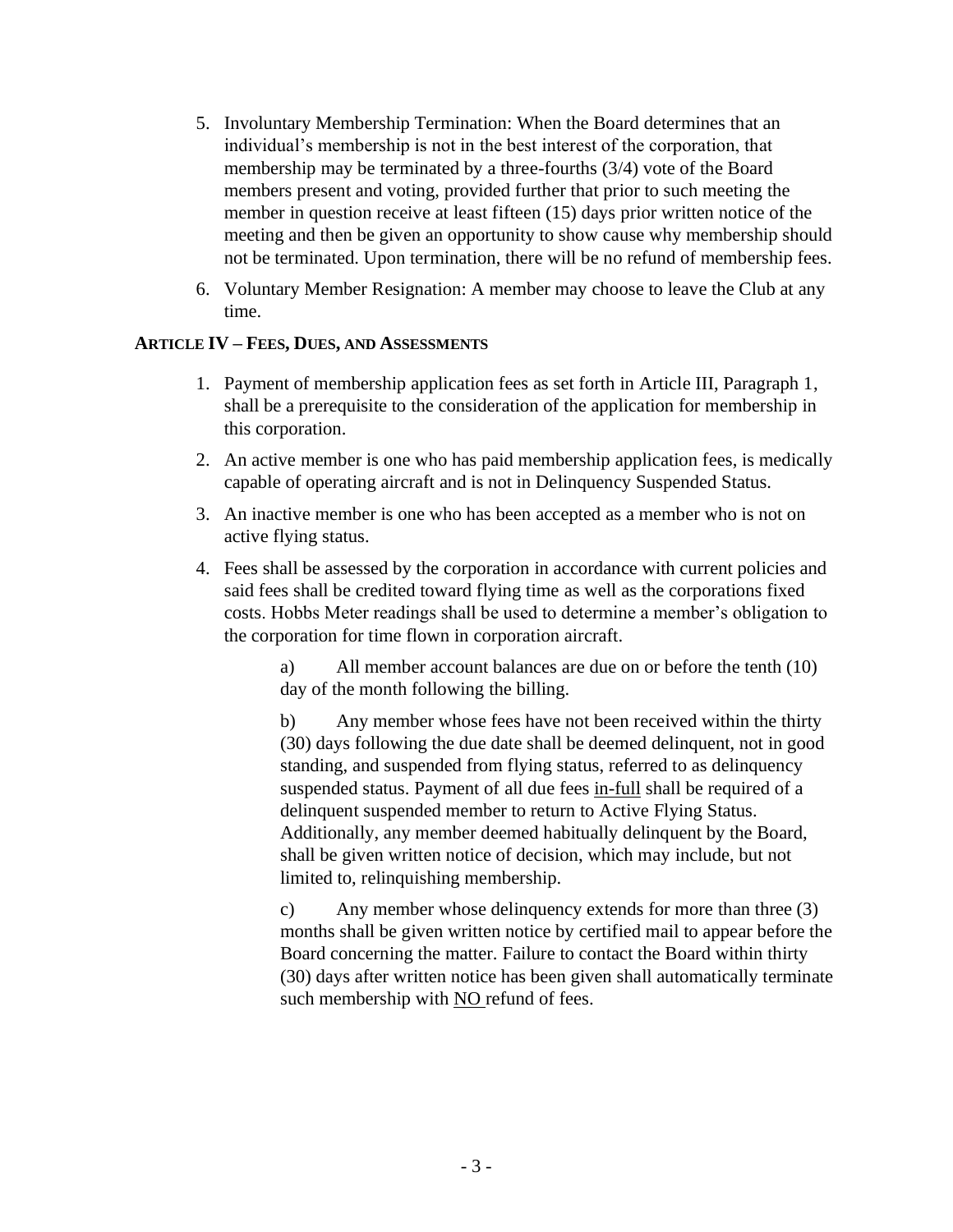d) Delinquent accounts may be turned over to collections if the account holder fails to work out an acceptable payment plan. The delinquent account holder will be responsible for all fees incurred in the collection process, the full account balance and all penalties and interest assessed in accordance with T-Craft Aero Club By- Laws.

e) If any delinquent member should show cause for further consideration, the Board shall have the authority to temporarily suspend any portion of sub-sections A or B as shall suit the case of the individual concerned.

f) Any member, who shall find him or herself unable to remain on active flying status, may petition the Board for an inactive status. The inactive member shall pay the current monthly dues less the minimum flying charge. If dues become delinquent for a period of one (1) year, the membership will be terminated with no refund of original membership cost.

g) The above-mentioned dues, penalties and actions may be waived by the Board.

# **ARTICLE V – MEMBERS OF THE BOARD**

1. OFFICERS: Elected officers of this corporation shall be President, Secretary and Treasurer.

> a) PRESIDENT: The principal duties of the President shall be to preside at all meetings , direct and supervise the affairs of this organization, make such appointments as may be required, and make an annual report of this corporation to the members thereof. He shall be required to perform other duties, which may be referred to him by the Board or be deemed proper in the management of his office. The President may invoke Roberts Rules of Order if deemed necessary in order to carry out the business of the corporation.

> b) SECRETARY: The Secretary shall be charged with keeping such records as may be required in the normal course of the business and any such additional duties as may be required by law or by the Board. He shall give notice of all meetings, keeping all meeting minutes and shall be custodian of all official records of the organization.

c) TREASURER: The Treasurer shall keep record of and report all detail to the corporation all sums received and expended, all out-standing obligations and such matters as may be deemed proper in handling corporation funds and any such additional duties as may be required by law or by the Board. The Treasurer shall be bonded as set by policies herein.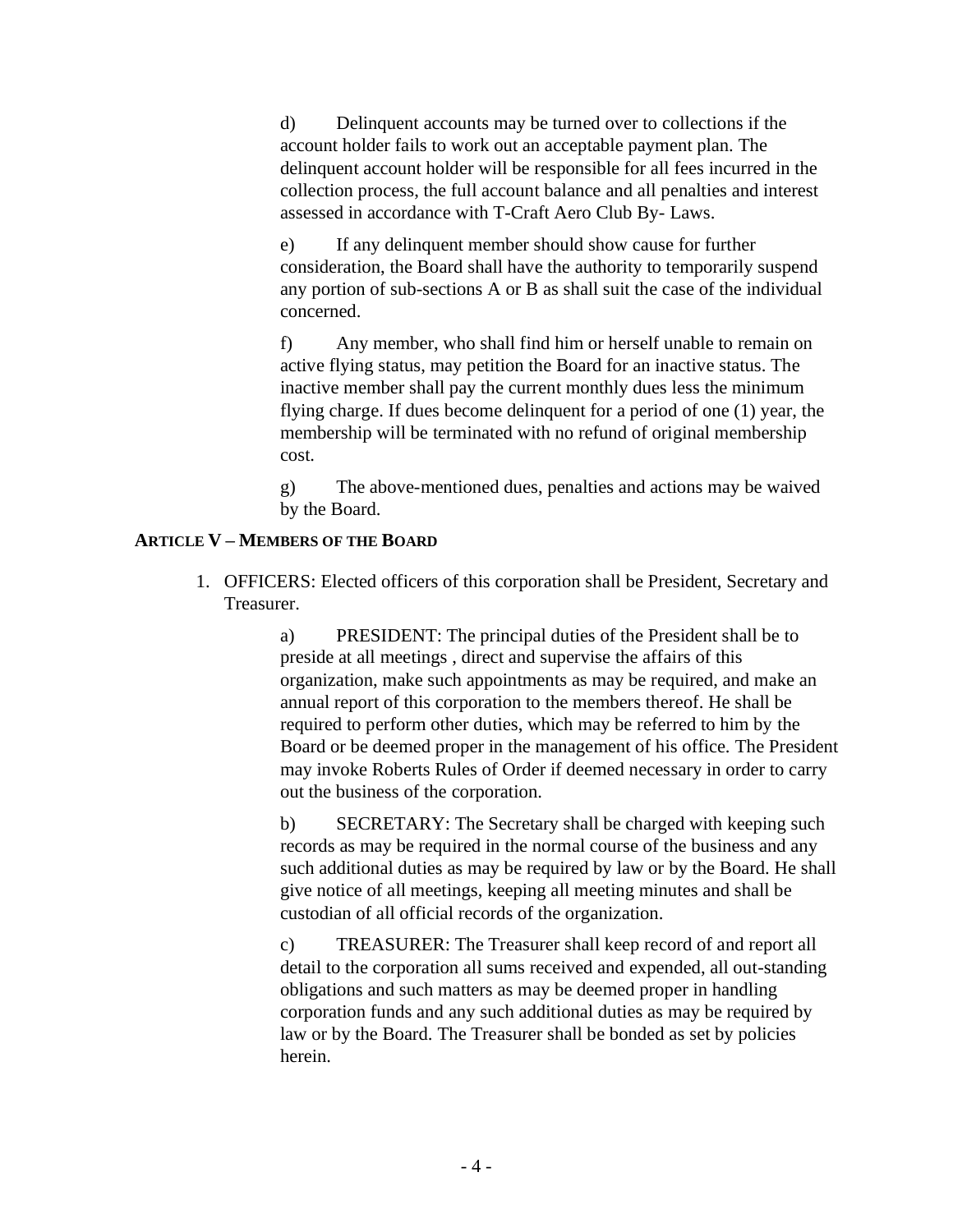2. DIRECTORS: Elected directors of this corporation shall be the Director of Maintenance, Director of Accounts and the Director of Membership and Director of Safety and Hangar Maintenance.

> a) DIRECTOR OF MAINTENANCE: Oversees and coordinates the maintenance, repair, regulatory compliance and record keeping for all corporation aircraft.

b) DIRECTOR OF ACCOUNTS: Reviews, verifies and manages monthly billing for flight hours and membership dues.

c) DIRECTOR OF MEMBERSHIP: Oversees and coordinates activities related to membership.

d) DIRECTOR OF SAFETY AND HANGAR MAINTENANCE: Oversees and coordinates activities related to safety and club hangars.

3. BOARD: The Board of this corporation shall consist of (4) directors and (3) officers. All shall serve as voting members of the Board.

> a) All members of the Board shall be governed as directors of the corporation and shall be vested with the governing control of the corporation as pertaining to the direction and general conduct of the activities, operations, affairs, growth and well being of this organization.

b) No member of this organization may hold more than one office at a time. However, in the event the President is unable to preside over a meeting, he or she may appoint another board member to chair the meeting.

c) A quorum of the Board shall consist of a majority of the Board members including the President or Secretary, not including vacant positions. Such quorum shall be necessary to conduct Board functions.

d) The said Board and members of board of this corporation shall perform such additional duties as may be imposed or required by the Bylaws and/or policies.

e) All club expenditures will be reported and approved by the board. Unapproved expenditures will be the responsibility of the purchaser. All checks drawn against the account of this corporation in excess of the limits approved by the board must be signed by two officers of the corporation. The limits shall be reviewed and approved by the board at the first board meeting of each calendar year.

f) Any member of the Board may be removed from the Board by the membership without cause at any regularly scheduled meeting or any specially called meeting, called for that purpose.

g) The meeting Chair shall not vote except when necessary to break a tie.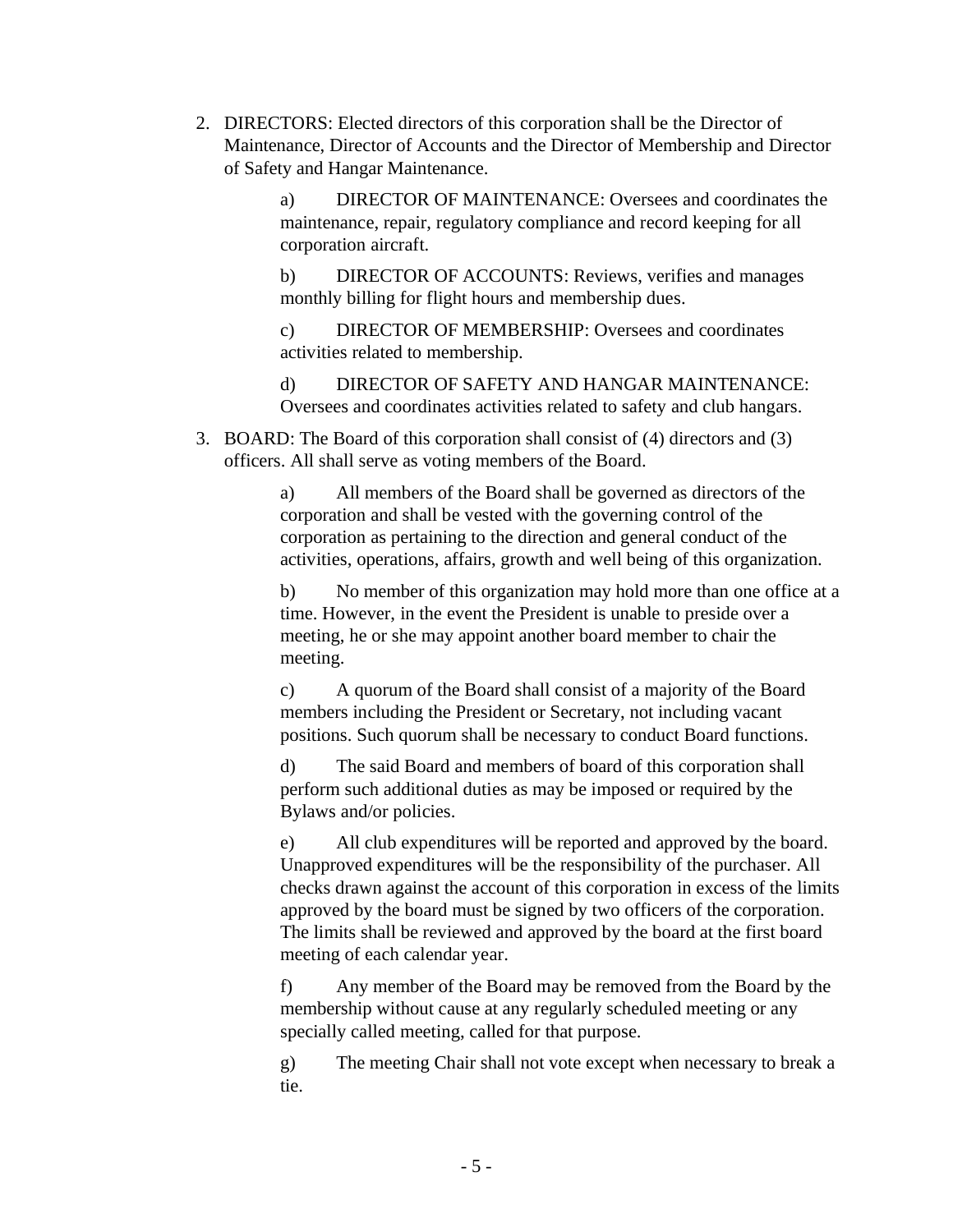#### **ARTICLE VI – QUALIFICATIONS FOR OFFICE**

1. Any individual member in good standing shall be considered qualified to be elected or appointed to any office of this corporation.

#### **ARTICLE VII – NOMINATION AND ELECTION OF OFFICERS AND DIRECTORS**

- 1. At least thirty (30) days prior to the annual meeting of the corporation, the President shall appoint a nominating committee consisting of a Chairman and two additional members of the organization, not a current director, nor a current officer of the corporation.
- 2. Duties of the nominating committee: At the annual meeting of the corporation the nominating committee shall present the nominees for each of the elected offices as set herein. The nominating committee in cooperation with the President shall conduct the election of said officers during the annual meeting.
- 3. Nominations: Nominations shall be submitted by the nominating committee and/or by open nomination from the floor during the annual meeting.
- 4. Election of Officers and Directors: All officers and directors shall be elected by a simple majority vote of the membership present during the annual meeting of the organization.
- 5. Administrative Period:

a) The President shall be elected to serve for a period of one (1) year beginning and ending during the annual meeting.

b) The directors shall be elected one (1) each year and shall serve for a period of three (3) years EXCEPT as provided herein due to a need to fill a vacancy. The director's term of office shall begin and end with the annual meeting of the corporation.

c) The Secretary and Treasurer shall be elected to serve for a period of (2) years each.

6. Filling a Vacancy:

a) President: If a vacancy shall occur in the office of the President, the Secretary shall fill that vacancy and assume all duties until such time as a special election by the membership of the corporation can be held to replace the President. The special election must be held within 60 days of the vacancy.

b) Secretary: If a vacancy shall occur in the office of Secretary, the Board shall appoint a member in good standing to fill this office and assume all duties.

c) Treasurer: If a vacancy shall occur in the office of Treasurer, the Board shall appoint a member in good standing to fill this office and assume all duties.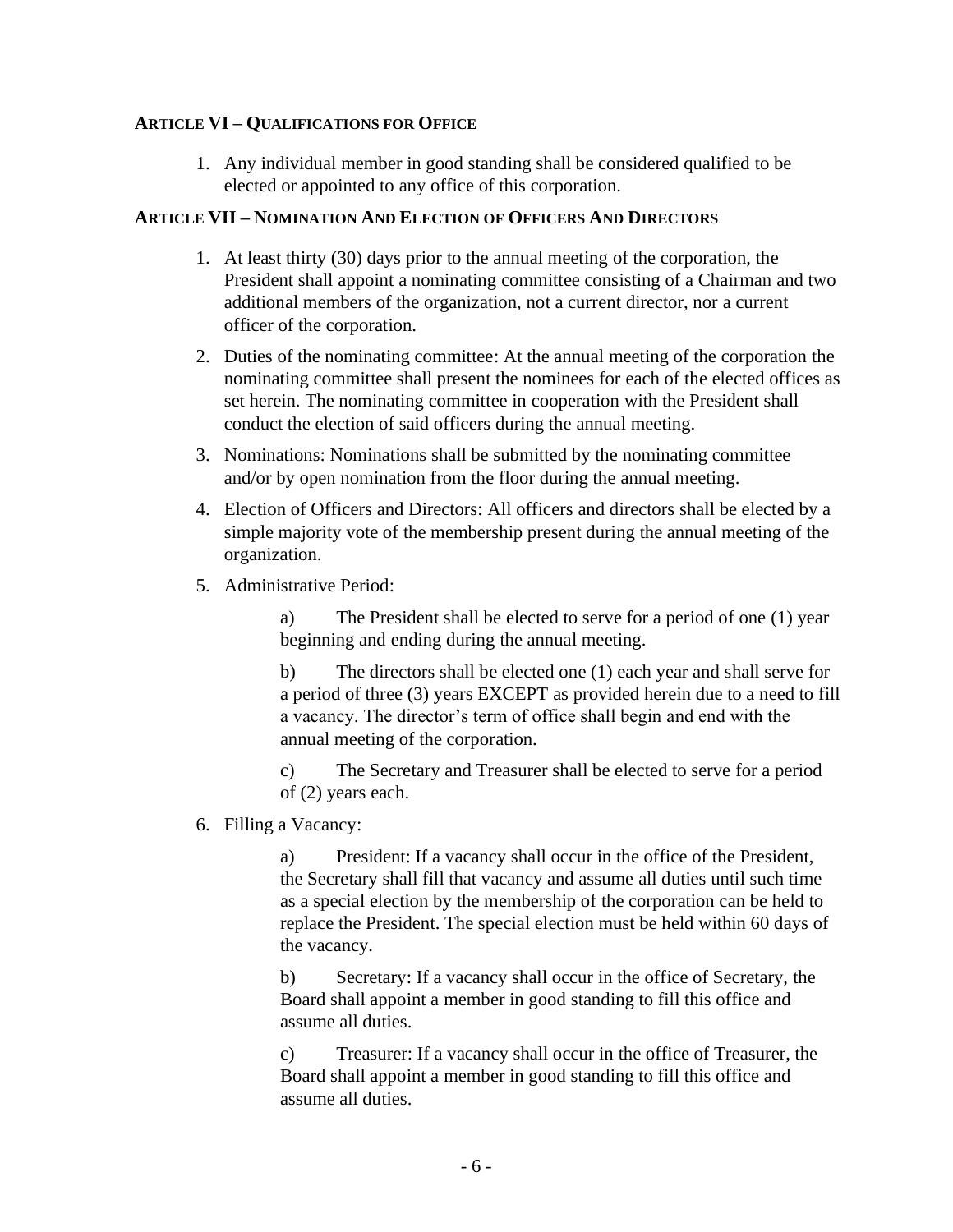d) Directors: If a vacancy shall occur in one or more directors positions, the remaining board members shall appoint a member(s) in good standing to fill the vacancy(ies).

7. Term of Vacancy Appointments: The term served by an appointed office shall be until the next annual meeting immediately following the appointment. At such time any or all such vacant office(s) shall be filled through election by the membership of the corporation. Such election shall choose a member to fulfill the remainder of the original term of the office vacated.

# **ARTICLE VIII - COMPENSATION**

- 1. The corporation shall compensate all members for their time for special services rendered to the Club, as determined by the Board, and to the members of the Board who effectively accomplish their assigned duties. One free hour of flying as awarded by drawings and sponsorship of new members may also be included.
- 2. All members in good standing who perform a special service shall be considered eligible to receive compensation.

a) Board members shall regularly attend board and general membership meetings.

b) Board members shall sign an agreement and statement of understanding regarding the terms and conditions of such compensation. The agreement and statement of understanding may only be changed by a majority vote of the general membership; having received advanced notice of proposed changes as required by ii. Article XI.

- 3. Compensation shall be in the form of flying credit amounts added to the board member's account. Board members shall receive the additional amount of \$40.00 per month above the amount of monthly dues and minimum flying charges
- 4. The Treasurer shall issue a Form 1099 to any member that receives compensation over the amount as required by law.
- 5. Board members shall be allowed reimbursement for aircraft fuel receipts rather than applying the amount as an account credit.
- 6. Flying credit amounts are issued on a "use it or lose it" basis and shall not be and are not transferable in any form.
- 7. All members shall only be allowed refund of positive credit balance for amounts paid in advance.

# **ARTICLE IX - MEETINGS**

1. Annual Meeting: The annual (election) meeting of this corporation shall be the last Tuesday in January of each year at a time and place designated by the President.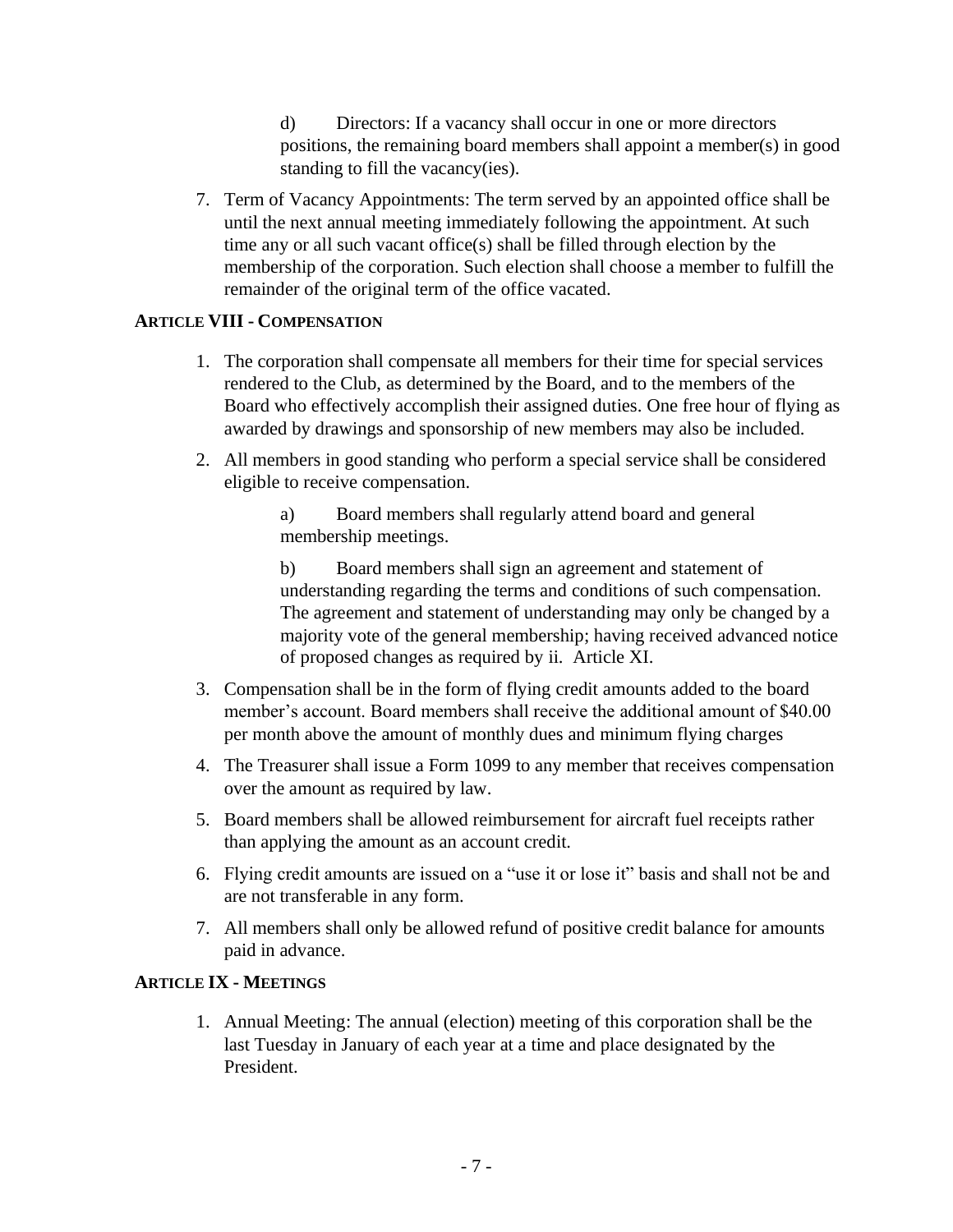- 2. Membership Meetings: The membership meetings shall be held monthly on the last Tuesday of each month except the months of June, July and December. Meeting dates may be waived or changed because of conflicting holidays and/or important business pertaining to the organization.
- 3. Board Meetings: The Board shall hold open meetings on the second Tuesday of each month at a time and place set by the President.
- 4. Special Meetings:

a) Special membership meetings may be called if cause is shown, by the President or Secretary provided notice is given to the membership not less than five (5) days prior to the meeting.

b) A special Board meeting may be called by the President or Secretary provided notice is given to said members not less than eight (8) hours prior to said meeting. Any cause for emergency action may waive the eight (8) hour prior to notice.

- c) The President shall have the authority to call an executive session to deal with sensitive issues.
- 5. Programs: Any person or persons wishing to present a program during the meeting of this organization shall be required to obtain prior approval of the President.

# **ARTICLE X- AMENDMENT OF CONSTITUTION AND BYLAWS**

- 1. These Bylaws may be amended at any meeting of this corporation upon the affirmative vote of the majority of the members attending said meeting provided that copies of any proposed amendment for consideration at such meeting shall have been emailed to each member at least thirty (30) days prior to said meeting.
- 2. Amendment by 2/3 vote: Upon recommendation by two-thirds (2/3) vote of the Board, an amendment may be submitted without notice required by Section 1 to the membership at any membership meeting. Such proposed amendments must be approved by a two- thirds  $(2/3)$  affirmative vote of the members present at said meeting.

# **ARTICLE XI – RIGHT OF PETITION**

1. The membership shall hold the right to petition for review and vote on any action taken by the Board. Such petition shall be in written form, stating the action in question, signed by ten (10) members in good standing and be submitted to the President or Secretary not less than seven (7) days prior to any stated membership meeting.

# **ARTICLE XII – CORPORATION POLICY**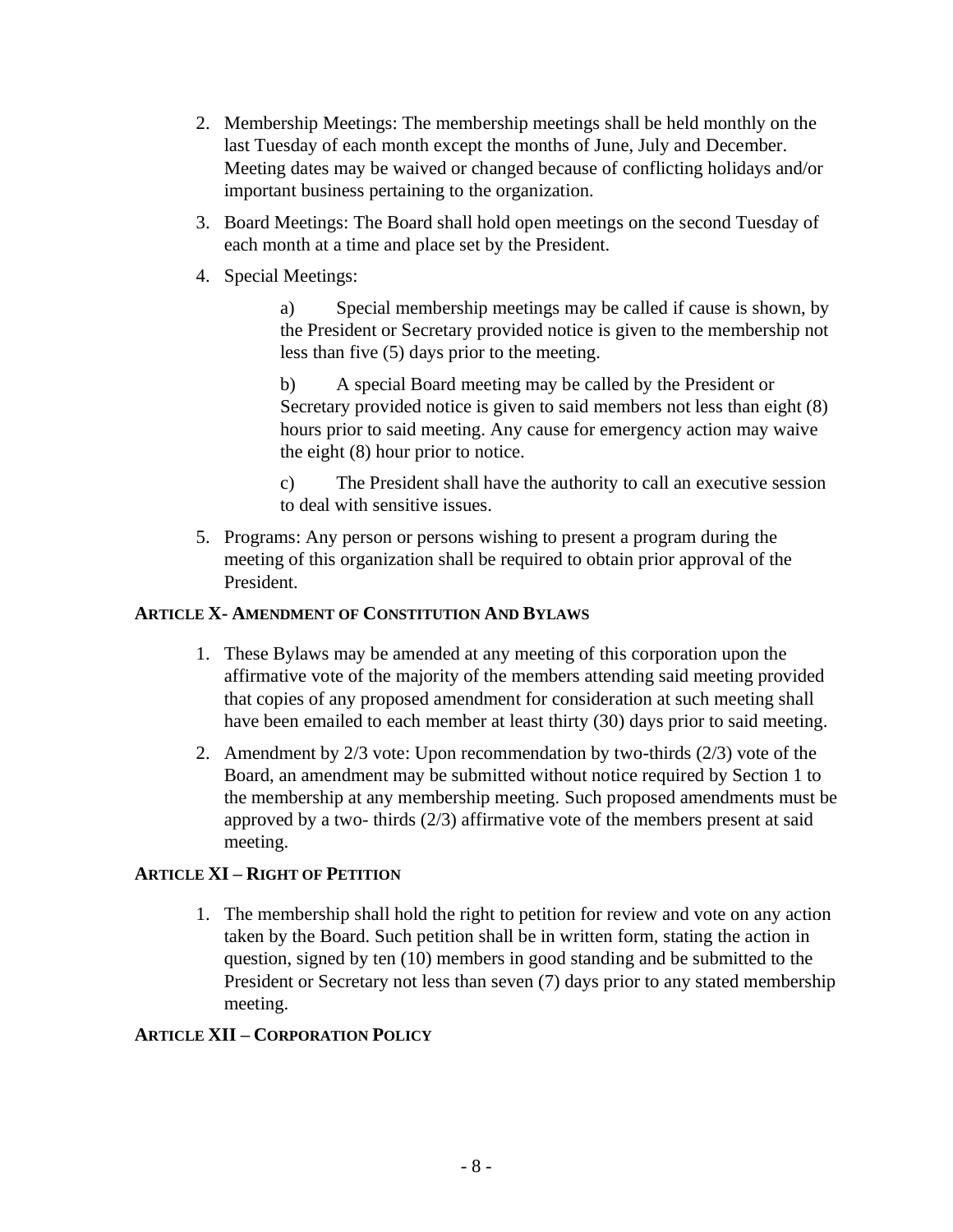1. 1) In the conduct of the corporation's activities and interest, managerial direction shall be set forth in written form when deemed necessary by the Board and shall be known as Corporation Policy. Such Policy shall be documented in T-CRAFT AERO CLUB, INC., policy.

> a) Corporation Policy shall be set forth by the Board, provided further that ALL Board members, not including vacant positions, must vote on proposed Policy instead of a quorum.

b) No Corporation Policy may be set forth which is in any way contrary to the Bylaws of this corporation.

#### **ARTICLE XIII - DISSOLUTION**

1. Dissolving of this corporation shall be after a special meeting of the General Membership designated solely for liquidation purposes and in accordance with Idaho Statutes.